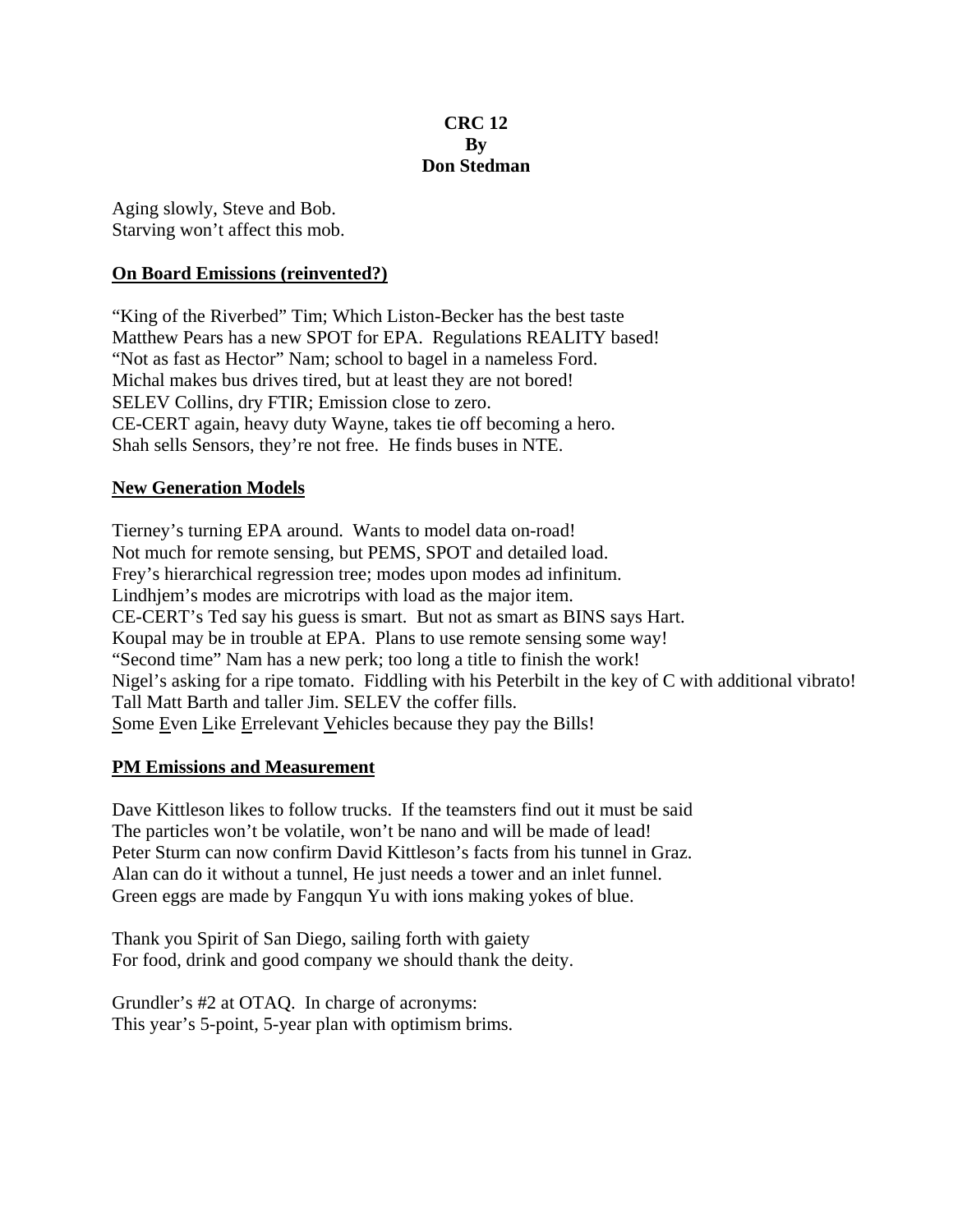### **Diesel Vehicle Emissions**

"Idling trucks at night" says Yoon, "Make the air stink up real soon". Why is "flat –world" Hector looking at lots of data on-road? Why to develop a dyno cycle which actually has the right load! Idle, creep, transient, cruise. "Unprofessional" driving really tweaked Mridul's fuse. "Extended idle" Wilson's trucks do it year after year. While "crosscheck" Traver found a lab whose results weren't even near. 3 RSDs on an Austrian hill, Stricker checks standards without any toil. Kinsey has a stainless steel lab, but needs thicker aluminum foil. "Flout-em" Gautam's video. TEOM's out and FIDOs better. Barry's betting on Phase II support, waiting on the letter. "ESP can measure smoke". Gary Full thus he spoke. Kevin's Culling minute evaps. Harold's making money. Regulations so ridiculous should be regarded as funny.

# **Fuel Effect Studies**

Filters remove particles, CE-CERT's Durbin shows. CNG makes benzene as Barb Zielinska knows. Wendy's from the government. Surely she's here to help us spend her dough! Shawn is too, but not as cute. One engine will tell us all we need to know. Alberto feeds CNG exhaust at some rate to Ames' bugs which then mutate. Dr. Christie-Joy has found a neat ploy to make money from MUNI, thus maintain her employ.

# **Emission Control? Measures?**

M6 I/M Benefits are a guess, says Tom D., what a mess, but compared to M5 will be less. BC's Stewart has the info that we sought. Old cars are not as dirty as we thought. Jim says EPA went flexible when Tierney left the scene. Tune your scanner to BAR31 to display the Top Ten readiness codes on your screen. Billion \$ regulations are what regulators do. Evaluate effectiveness? The \$'s are too few. Coffer likes his OBDII, test time down from nine minutes to two. Oh for the one second, convenient, on-road test. Where indeed are you? AZACTS forces our Sandeep to perform an incompatibility trick. I/M cheap, convenient, effective and acceptable to the public. How many OBDII readiness codes can we fit on the head of a pin? Don't build virtual roundabouts said Olavi the Finn.